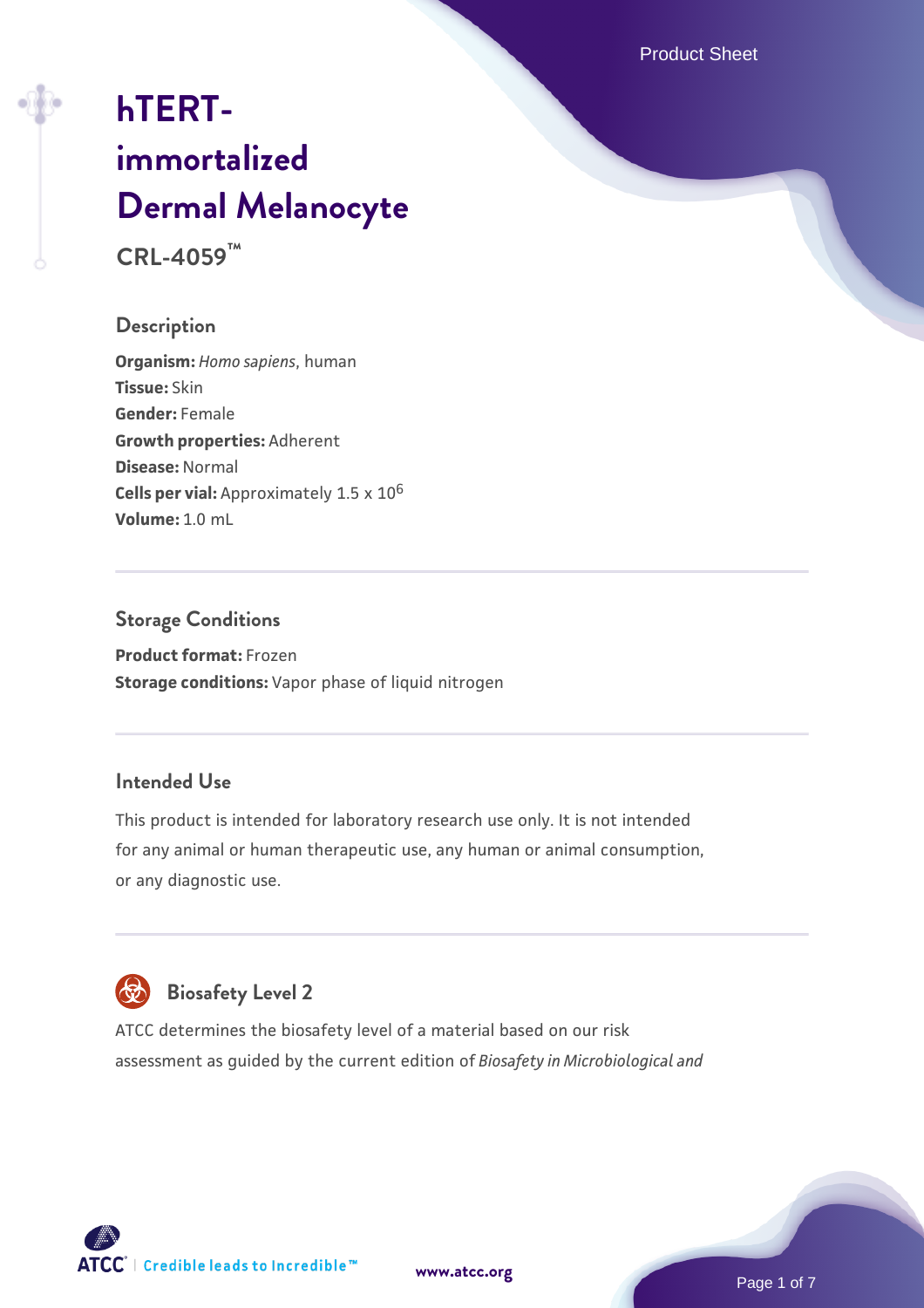# **[hTERT-immortalized Dermal Melanocyte](https://www.atcc.org/products/crl-4059)** Product Sheet **CRL-4059**

*Biomedical Laboratories (BMBL)*, U.S. Department of Health and Human Services. It is your responsibility to understand the hazards associated with the material per your organization's policies and procedures as well as any other applicable regulations as enforced by your local or national agencies.

ATCC highly recommends that appropriate personal protective equipment is always used when handling vials. For cultures that require storage in liquid nitrogen, it is important to note that some vials may leak when submersed in liquid nitrogen and will slowly fill with liquid nitrogen. Upon thawing, the conversion of the liquid nitrogen back to its gas phase may result in the vial exploding or blowing off its cap with dangerous force creating flying debris. Unless necessary, ATCC recommends that these cultures be stored in the vapor phase of liquid nitrogen rather than submersed in liquid nitrogen.

# **Certificate of Analysis**

For batch-specific test results, refer to the applicable certificate of analysis that can be found at www.atcc.org.

# **Growth Conditions**

**Temperature:** 37°C **Atmosphere:** 95% Air, 5% CO2

# **Handling Procedures**

#### **Unpacking and storage instructions:**

1. Check all containers for leakage or breakage.

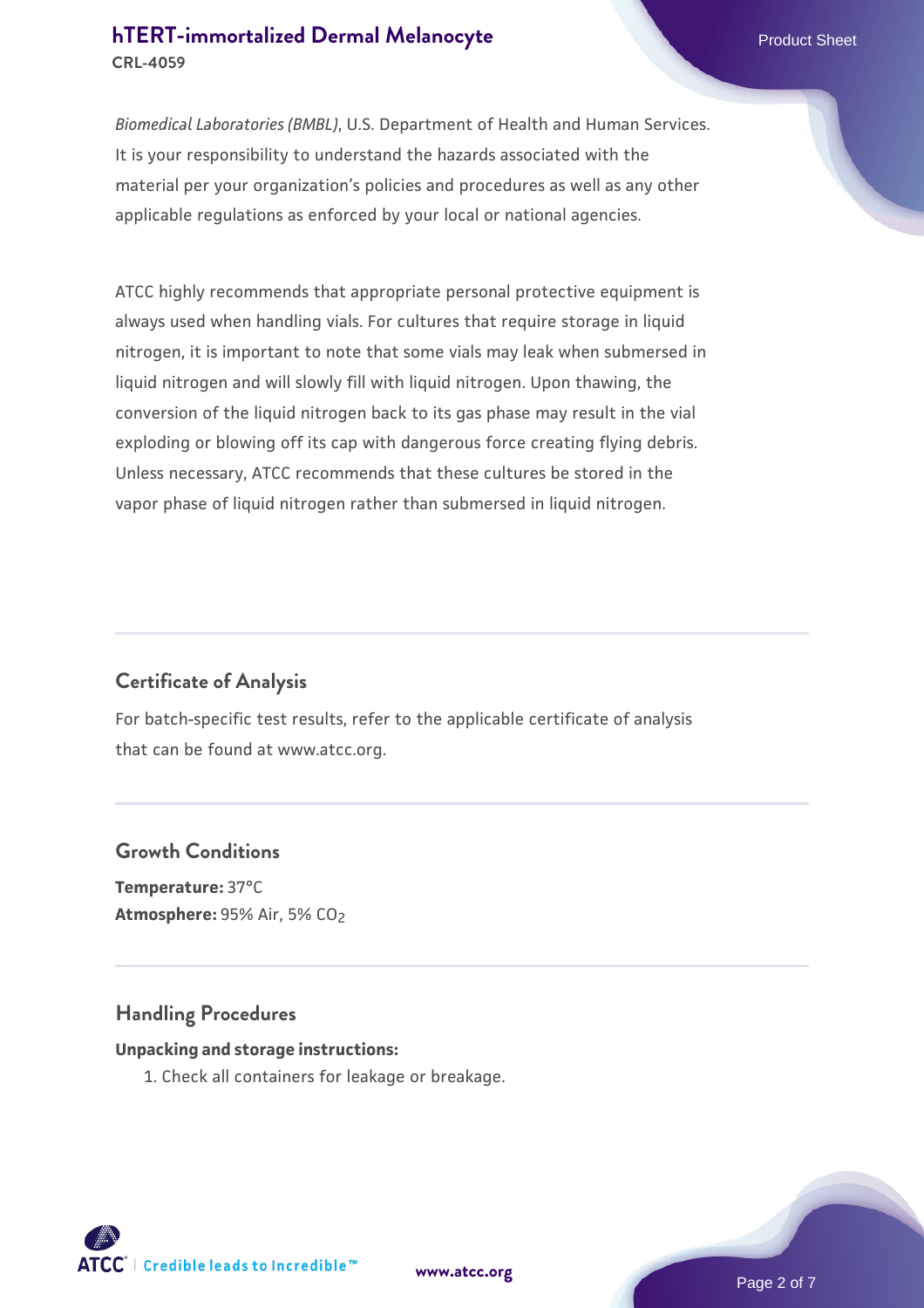# **[hTERT-immortalized Dermal Melanocyte](https://www.atcc.org/products/crl-4059)** Product Sheet

**CRL-4059**

2. Remove the frozen cells from the dry ice packaging and immediately place the cells at a temperature below -130°C, preferably in liquid nitrogen vapor, until ready for use.

#### **Complete medium:**

The base medium for this cell is Dermal Cell Basal Medium (485 mL; ATCC PCS-200-030). To make the complete medium add the components of the Melanocyte Growth Kit (ATCC PCS-200-042) and Puromycin at a concentration of 0.5 µg/mL.

The recovery media (without Puromycin) consists of the base medium for this cell line is Dermal Basal Medium (ATCC [PCS-200-030](https://www.atcc.org/products/all/PCS-201-030.aspx)), the components of the Melanocyte Growth Kit (ATCC [PCS-200-042](https://www.atcc.org/products/all/PCS-200-042.aspx)), and 40% FBS (without puromycin).

#### **Contents of Melanocyte Growth Kit**

- $\cdot$  rh Insulin, 0.5 mL (5 µg/mL final concentration)
- Ascorbic Acid, 0.5 mL (50 µg/mL final concentration)
- L-Glutamine, 15.0 mL (6 mM final concentration)
- Epinephrine, 0.5 mL (1.0 µM final concentration)
- Calcium Chloride, 840 µL (1.5 mM final concentration)
- Peptide Growth Factor, 1.0 mL
- M8 Supplement, 5 mL

#### **Handling Procedure:**

To ensure the highest level of viability, thaw the vial and initiate the culture as soon as possible upon receipt. If upon arrival, continued storage of the frozen culture is necessary, it should be stored in liquid nitrogen vapor phase and not at -70°C. Storage at -70°C will result in loss of viability.

- 1. Prepare 8 to 10 ml of MEL Medium supplemented with 20% FBS and without puromycin. Place recovery medium into a T25 flask and equilibrate to temperature and pH for 30 minutes in a 37°C, 5% CO<sub>2</sub> incubator prior to thawing cells.
- 2. Thaw vial in a 37°C water bath. To reduce the possibility of contamination, keep the O-ring and cap out of the water. Thawing should be rapid (approximately 2 minutes).
- 3. Remove the vial from the water bath as soon as the contents are thawed, and decontaminate by dipping in or spraying with 70%

 $\mathsf{ATCC}^*$  | Credible leads to Incredible  $\mathbbm{M}$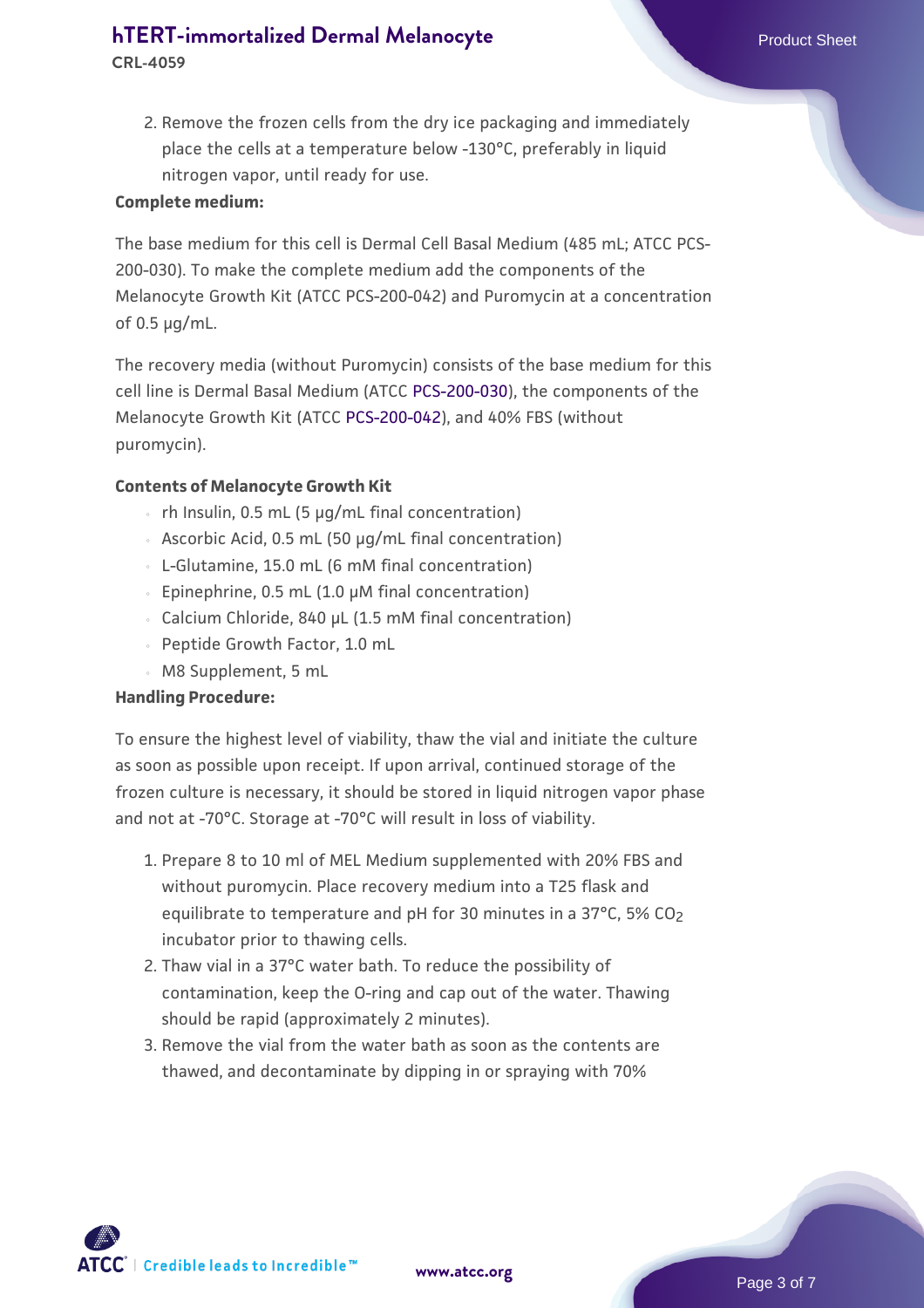ethanol. All of the operations from this point on should be carried out under strict aseptic conditions.

- 4. Transfer the vial contents to a centrifuge tube containing 1.0 mL of equilibrated recovery medium, which includes complete medium supplemented with 20% serum. **Do NOT pipette up and down to mix.** Rinse the ampoule with 1.0 mL of equilibrated recovery medium and transfer the contents to the same centrifuge tube. **Do NOT pipette up** and down to mix. Gently mix cells by tapping tube.
- From the 3ml of cell suspension, remove an aliquot of cell suspension 5. and transfer to a 1.5ml tube containing an equal amount of equilibrated recovery medium.
- 6. Transfer the remaining cell suspension into a T25 tissue culture flask, gently rock to evenly distribute cells, then incubate the culture at 37°C in a suitable incubator. A 5% CO<sub>2</sub> in air atmosphere is recommended if using the medium described on this product sheet.
- 7. Pellet the aliquot of cells by centrifugation at approximately 150 x *g* for 5 to 7 minutes, then remove the cryoprotectant.
- Resuspend cell pellet into an appropriate medium and use the cell 8. suspension to determine ell viability and concentration.
- 9. After 24 hours, replace medium with complete medium supplemented with 0.5ug/ml puromycin

#### **Subculturing procedure:**

Volumes used in this protocol are for 75 cm2 flask; proportionally reduce or increase amount of dissociation medium for culture vessels of other sizes. Corning® T-75 flasks (catalog #430641) are recommended for subculturing this product.

- 1. Remove and discard culture medium.
- 2. Briefly rinse the cell layer with PBS (ATCC 30-2200) to remove all traces of serum that contains trypsin inhibitor.
- 3. Add 2.0 to 3.0 mL of Trypsin-EDTA for Primary Cells Solution to flask, ensure complete coverage of cells and remove trypsin, then incubate and observe cells until cells have detached (usually within 2 to 3 minutes).
- 4. Once detached, add 2.0 to 3.0 mL of a 0.05% soybean trypsin inhibitor and aspirate cells. Transfer cell suspension into a 15ml conical tube.
- 5. Add 4.0 to 7.0 mL of complete growth medium to flask to wash and recover residual cells, aspirate cells by gently pipetting. Transfer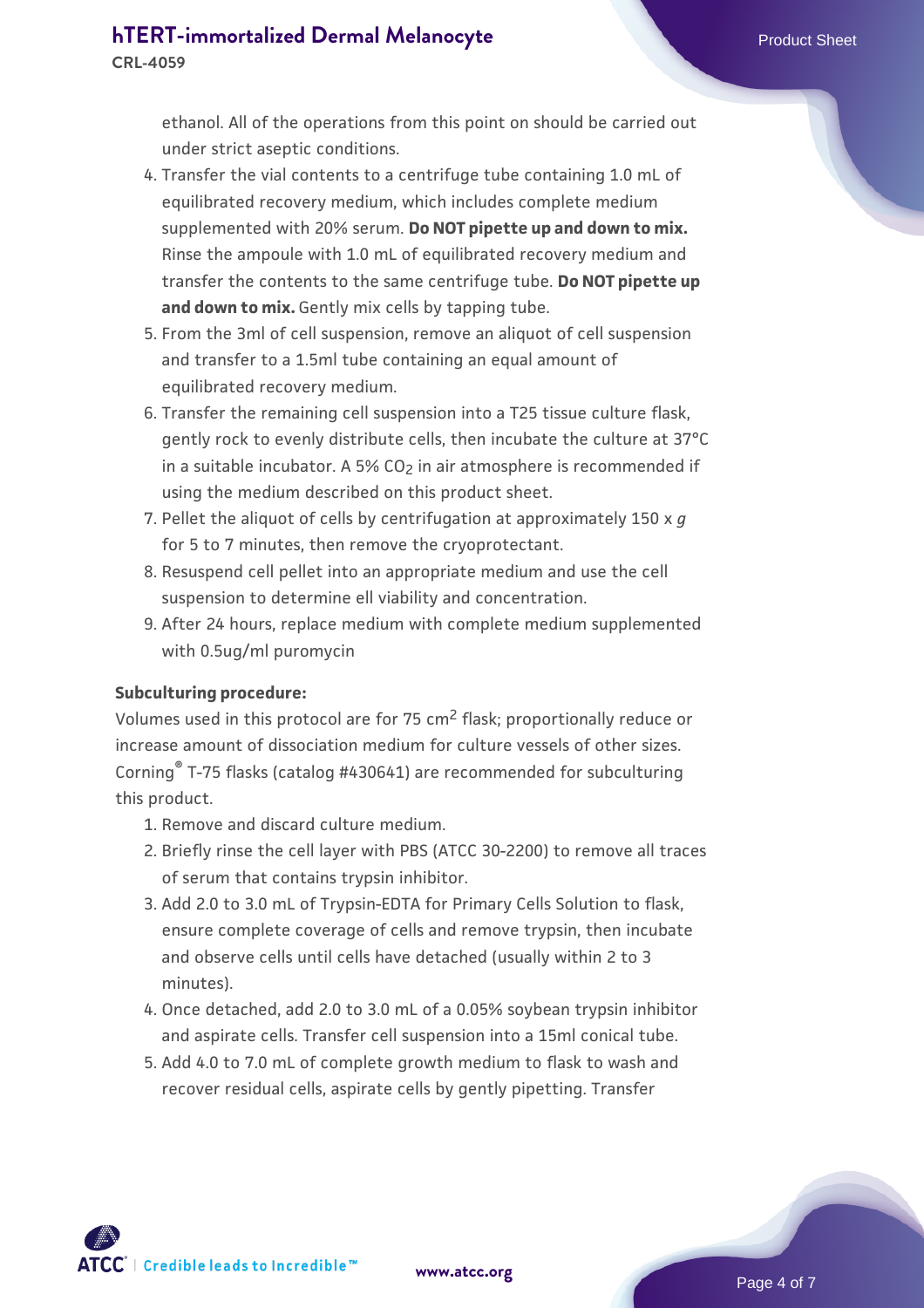# **[hTERT-immortalized Dermal Melanocyte](https://www.atcc.org/products/crl-4059)** Product Sheet

**CRL-4059**

suspension into previous 15ml conical tube.

- 6. Collect cells by centrifugation at 150xg for 5min.
- 7. Resuspend cell pellet in 1.5 to 3.0 mL of complete medium. Add appropriate aliquots of the cell suspension to new culture vessels. Cultures should be established from cryopreservation between 2 x 10<sup>4</sup> and  $3 \times 10^4$  viable cells/cm<sup>2</sup>.
- 8. Incubate cultures at 37°C.

**Interval:** Maintain cultures at a cell concentration between 5.0 X 10<sup>3</sup> and 5.0  $X 10<sup>4</sup>$  cell/cm<sup>2</sup>.

**Subcultivation Ratio:** A subcultivation ratio of 1:3 to 1:10 is recommended **Medium Renewal:** 3 times per week

**Reagents for cryopreservation:** 100% Stem Cell Freeze Medium (ATCC ACS-3020)

# **Material Citation**

If use of this material results in a scientific publication, please cite the material in the following manner: hTERT-immortalized Dermal Melanocyte (ATCC CRL-4059)

# **References**

References and other information relating to this material are available at www.atcc.org.

# **Warranty**

The product is provided 'AS IS' and the viability of ATCC® products is warranted for 30 days from the date of shipment, provided that the customer has stored and handled the product according to the information included on the product information sheet, website, and Certificate of Analysis. For living cultures, ATCC lists the media formulation and reagents



**[www.atcc.org](http://www.atcc.org)**

Page 5 of 7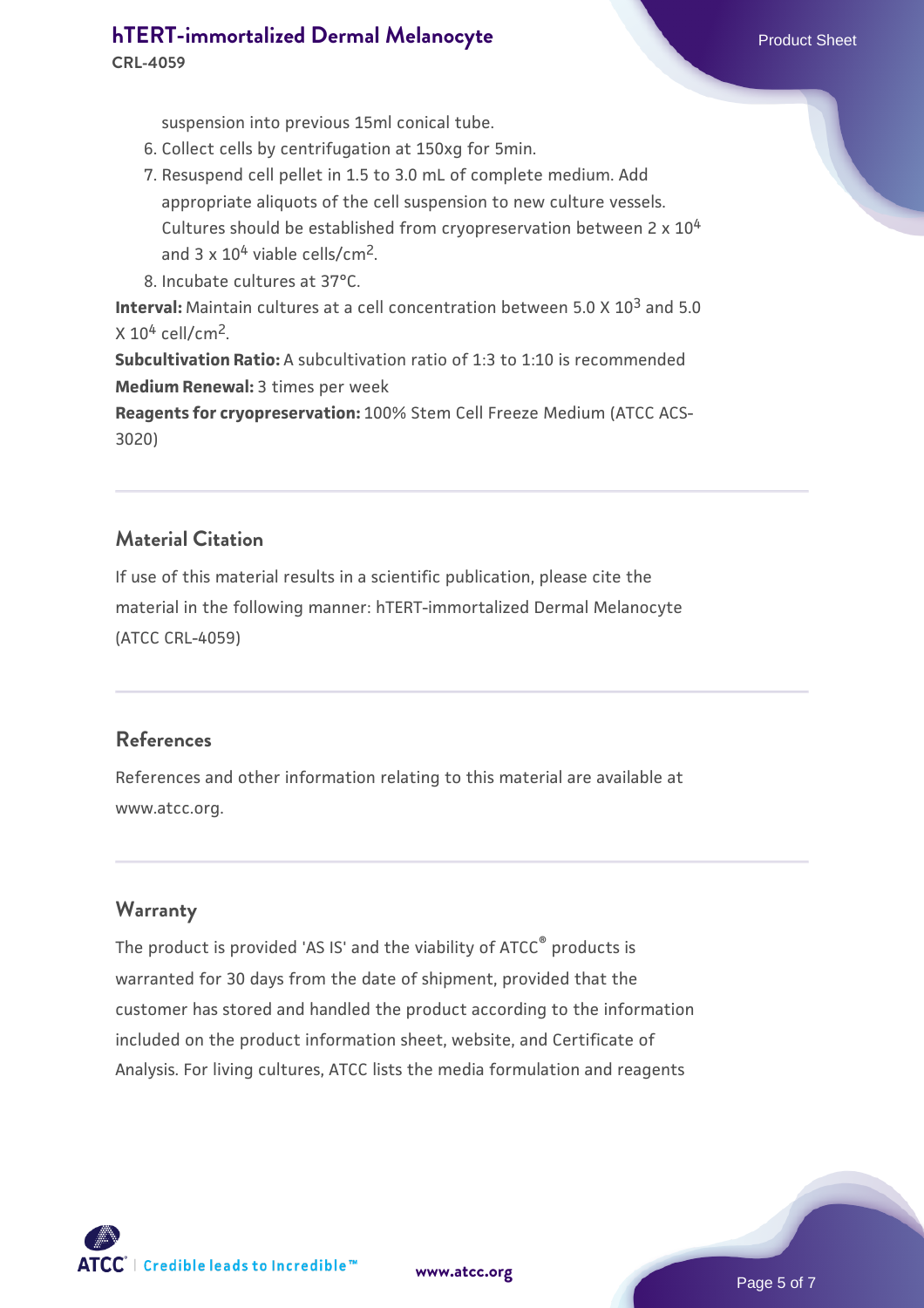# **[hTERT-immortalized Dermal Melanocyte](https://www.atcc.org/products/crl-4059)** Product Sheet **CRL-4059**

that have been found to be effective for the product. While other unspecified media and reagents may also produce satisfactory results, a change in the ATCC and/or depositor-recommended protocols may affect the recovery, growth, and/or function of the product. If an alternative medium formulation or reagent is used, the ATCC warranty for viability is no longer valid. Except as expressly set forth herein, no other warranties of any kind are provided, express or implied, including, but not limited to, any implied warranties of merchantability, fitness for a particular purpose, manufacture according to cGMP standards, typicality, safety, accuracy, and/or noninfringement.

# **Disclaimers**

This product is intended for laboratory research use only. It is not intended for any animal or human therapeutic use, any human or animal consumption, or any diagnostic use. Any proposed commercial use is prohibited without a license from ATCC.

While ATCC uses reasonable efforts to include accurate and up-to-date information on this product sheet, ATCC makes no warranties or representations as to its accuracy. Citations from scientific literature and patents are provided for informational purposes only. ATCC does not warrant that such information has been confirmed to be accurate or complete and the customer bears the sole responsibility of confirming the accuracy and completeness of any such information.

This product is sent on the condition that the customer is responsible for and assumes all risk and responsibility in connection with the receipt, handling, storage, disposal, and use of the ATCC product including without limitation taking all appropriate safety and handling precautions to minimize health or environmental risk. As a condition of receiving the material, the customer agrees that any activity undertaken with the ATCC product and any progeny or modifications will be conducted in compliance with all applicable laws, regulations, and guidelines. This product is provided 'AS IS' with no representations or warranties whatsoever except as expressly set forth



**[www.atcc.org](http://www.atcc.org)**

Page 6 of 7